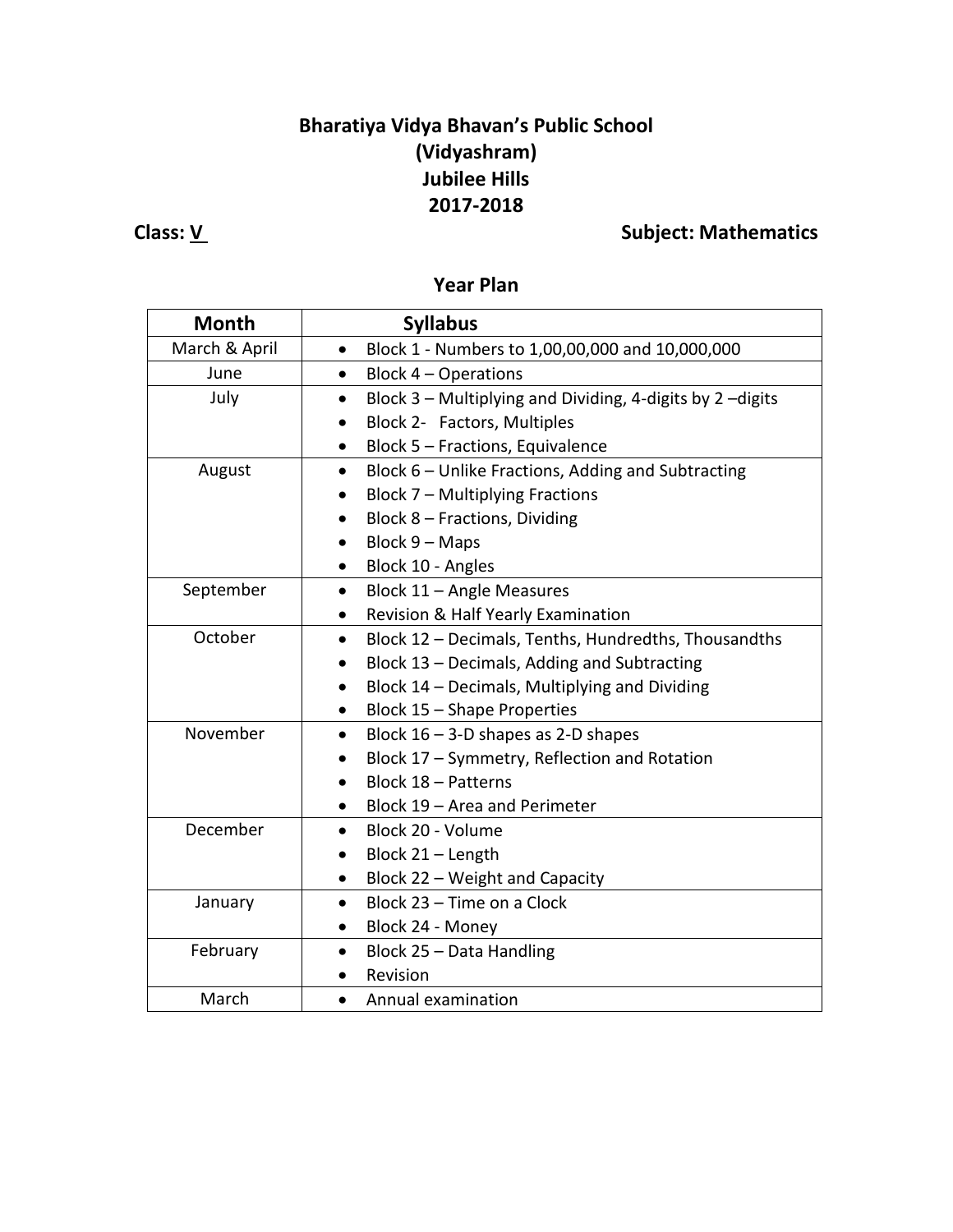# **Term I syllabus for Assessment**

| <b>Type of Assessment</b> | <b>Syllabus</b>                                                        |  |
|---------------------------|------------------------------------------------------------------------|--|
| Periodic test 1           | Block 1 - Numbers to 1,00,00,000 and 10,000,000                        |  |
|                           | Block $4$ – Operations<br>$\bullet$                                    |  |
| Periodic test 2           | <b>Block 2- Factors, Multiples</b>                                     |  |
|                           | Block 3 – Multiplying and Dividing, 4-digits by 2 –digits<br>$\bullet$ |  |
| Half-Yearly examination   | Block 1 - Numbers to 1,00,00,000 and 10,000,000                        |  |
|                           | <b>Block 2- Factors, Multiples</b>                                     |  |
|                           | Block 3 – Multiplying and Dividing, 4-digits by 2 –digits<br>$\bullet$ |  |
|                           | Block 4 - Operations                                                   |  |
|                           | Block 5 - Fractions, Equivalence                                       |  |
|                           | Block 6 – Unlike Fractions, Adding and Subtracting<br>$\bullet$        |  |
|                           | Block 7 – Multiplying Fractions                                        |  |
|                           | Block 8 - Fractions, Dividing                                          |  |
|                           | Block $10 -$ Angles<br>$\bullet$                                       |  |
|                           | Block 11 - Angle Measures                                              |  |

# **Term II syllabus for Assessment**

| <b>Type of Assessment</b> | <b>Syllabus</b>                                                   |  |  |
|---------------------------|-------------------------------------------------------------------|--|--|
| Periodic test 3           | Block 12 - Decimals, Tenths, Hundredths, Thousandths<br>$\bullet$ |  |  |
|                           | Block 13 – Decimals, Adding and Subtracting                       |  |  |
|                           | Block 14 – Decimals, Multiplying and Dividing<br>$\bullet$        |  |  |
|                           | Block 19 - Area and Perimeter                                     |  |  |
| <b>Revision test</b>      | Block 20 - Volume<br>$\bullet$                                    |  |  |
|                           | Block $21 -$ Length<br>$\bullet$                                  |  |  |
|                           | Block 22 – Weight and Capacity<br>$\bullet$                       |  |  |
| Annual examination        | Block 12 - Decimals, Tenths, Hundredths, Thousandths              |  |  |
|                           | Block 13 – Decimals, Adding and Subtracting                       |  |  |
|                           | Block 14 – Decimals, Multiplying and Dividing<br>$\bullet$        |  |  |
|                           | Block 19 - Area and Perimeter                                     |  |  |
|                           | Block 20 - Volume<br>$\bullet$                                    |  |  |
|                           | Block $21$ – Length<br>$\bullet$                                  |  |  |
|                           | Block 22 – Weight and Capacity                                    |  |  |
|                           | Block 23 – Time on a Clock                                        |  |  |
|                           | Block 24 – Money                                                  |  |  |